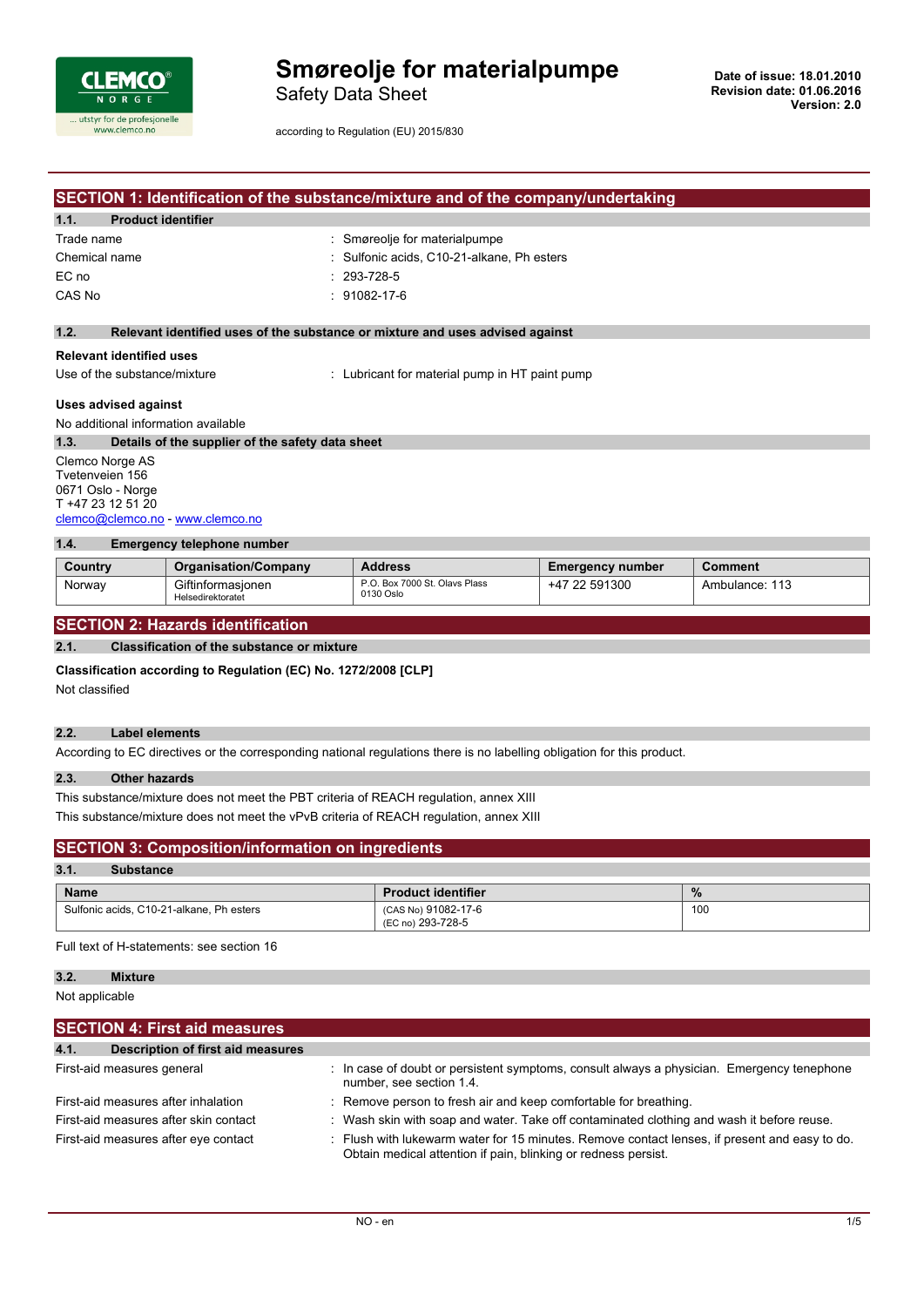Safety Data Sheet

according to Regulation (EU) 2015/830

| First-aid measures after ingestion                                          | Rinse mouth. Do not induce vomiting. Give milk or water to drink. Do not give an unconscious<br>person anything to drink. If vomiting occurs, the head should be kept low so that vomit does not<br>enter the lungs. Get medical advice/attention. |
|-----------------------------------------------------------------------------|----------------------------------------------------------------------------------------------------------------------------------------------------------------------------------------------------------------------------------------------------|
| 4.2.<br>Most important symptoms and effects, both acute and delayed         |                                                                                                                                                                                                                                                    |
| Symptoms/injuries after inhalation                                          | : Vapours or aerosols : May cause slight irritation.                                                                                                                                                                                               |
| 4.3.                                                                        | Indication of any immediate medical attention and special treatment needed                                                                                                                                                                         |
| Treat symptomatically.                                                      |                                                                                                                                                                                                                                                    |
| <b>SECTION 5: Firefighting measures</b>                                     |                                                                                                                                                                                                                                                    |
| <b>Extinguishing media</b><br>5.1.                                          |                                                                                                                                                                                                                                                    |
| Suitable extinguishing media                                                | : Foam, powder, carbon dioxide (CO2), water spray.                                                                                                                                                                                                 |
| Unsuitable extinguishing media                                              | : Do not use straight streams.                                                                                                                                                                                                                     |
| 5.2.<br>Special hazards arising from the substance or mixture               |                                                                                                                                                                                                                                                    |
| Fire hazard                                                                 | : Non flammable. Under fire conditions closed containers may rupture or explode.                                                                                                                                                                   |
| Hazardous decomposition products in case of                                 | : Carbon oxides (CO, CO2). Sulphur oxides.                                                                                                                                                                                                         |
| fire                                                                        |                                                                                                                                                                                                                                                    |
| 5.3.<br><b>Advice for firefighters</b>                                      |                                                                                                                                                                                                                                                    |
| Protection during firefighting                                              | : Do not enter fire area without proper protective equipment, including respiratory protection.                                                                                                                                                    |
|                                                                             |                                                                                                                                                                                                                                                    |
| <b>SECTION 6: Accidental release measures</b>                               |                                                                                                                                                                                                                                                    |
| Personal precautions, protective equipment and emergency procedures<br>6.1. |                                                                                                                                                                                                                                                    |
| General measures                                                            | : Ventilate spillage area. Avoid breathing vapor or mist. Use personal protective equipment as<br>required. Refer to section 8. Spilled material may present a slipping hazard.                                                                    |
| 6.2.<br><b>Environmental precautions</b>                                    |                                                                                                                                                                                                                                                    |
| Avoid release to the environment.                                           |                                                                                                                                                                                                                                                    |
| 6.3.<br>Methods and material for containment and cleaning up                |                                                                                                                                                                                                                                                    |
| Methods for cleaning up                                                     | Take up liquid spill into absorbent material.                                                                                                                                                                                                      |
| Other information                                                           | Dispose of materials or solid residues at an authorized site. Dispose as hazardous waste. Refer                                                                                                                                                    |
|                                                                             | to section 13.                                                                                                                                                                                                                                     |
| 6.4.<br><b>Reference to other sections</b>                                  |                                                                                                                                                                                                                                                    |
| For further information refer to section 8 and 13.                          |                                                                                                                                                                                                                                                    |
| <b>SECTION 7: Handling and storage</b>                                      |                                                                                                                                                                                                                                                    |
| Precautions for safe handling<br>7.1.                                       |                                                                                                                                                                                                                                                    |
| Precautions for safe handling                                               | Ensure good ventilation of the work station. Avoid contact with skin and eyes. Avoid breathing                                                                                                                                                     |
|                                                                             | vapor or mist. Wear personal protective equipment. Refer to section 8.                                                                                                                                                                             |
| Hygiene measures                                                            | Do not eat, drink or smoke when using this product. Always wash hands after handling the<br>product.                                                                                                                                               |
| 7.2.<br>Conditions for safe storage, including any incompatibilities        |                                                                                                                                                                                                                                                    |
| Storage conditions                                                          | : Keep cool. Protect from sunlight. Store in a well-ventilated place. Store in a closed container.<br>Keep only in original container.                                                                                                             |
| 7.3.<br>Specific end use(s)                                                 |                                                                                                                                                                                                                                                    |
| No additional information available                                         |                                                                                                                                                                                                                                                    |
| <b>SECTION 8: Exposure controls/personal protection</b>                     |                                                                                                                                                                                                                                                    |
| 8.1.<br><b>Control parameters</b>                                           |                                                                                                                                                                                                                                                    |
| No additional information available                                         |                                                                                                                                                                                                                                                    |
| 8.2.<br><b>Exposure controls</b>                                            |                                                                                                                                                                                                                                                    |
| Appropriate engineering controls                                            | Ensure good ventilation of the work station.                                                                                                                                                                                                       |
| Hand protection:<br>Wear suitable gloves resistant to chemical penetration  |                                                                                                                                                                                                                                                    |

# **Eye protection:**

Use splash goggles when eye contact due to splashing is possible. EN 166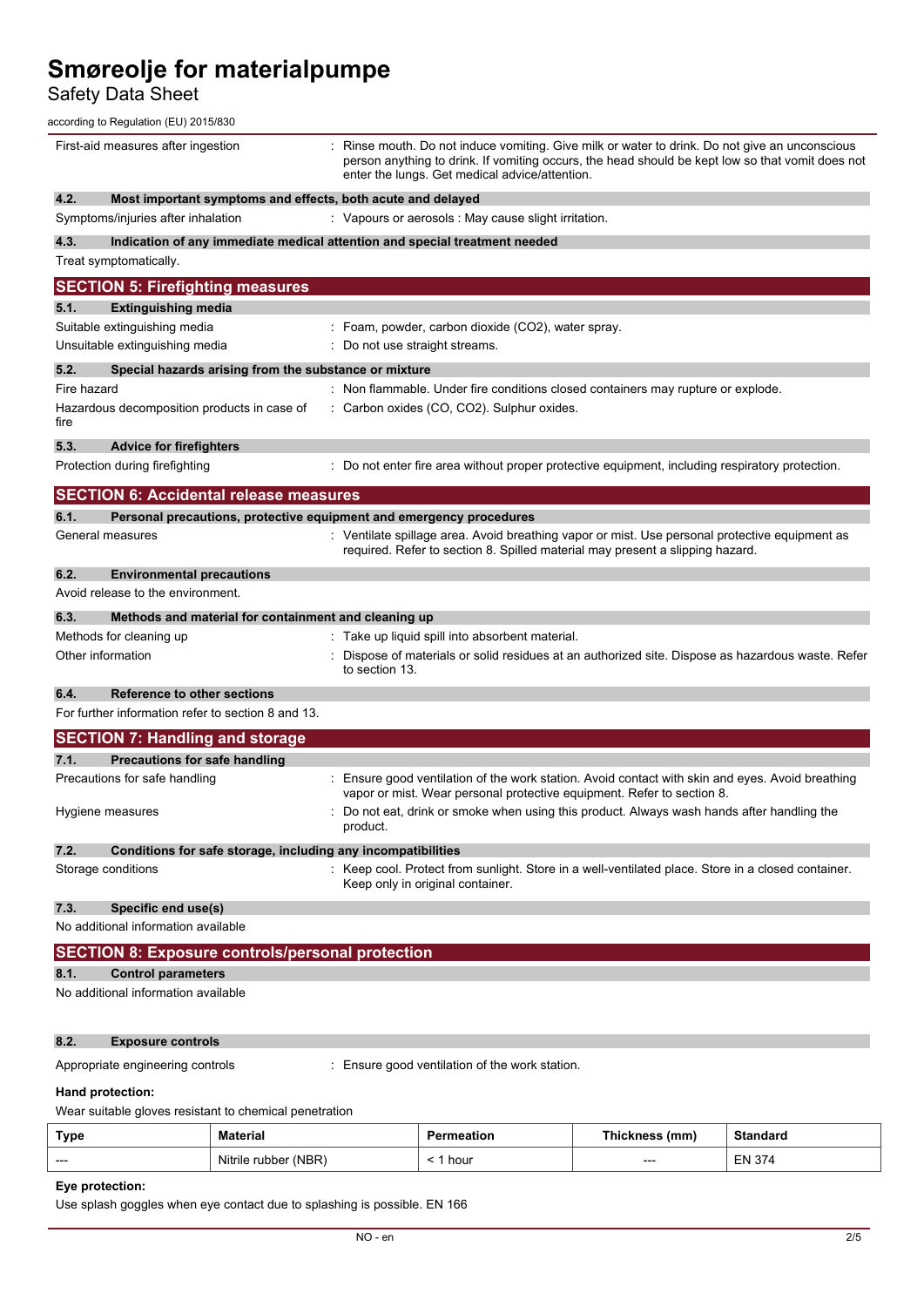# Safety Data Sheet

according to Regulation (EU) 2015/830

#### **Skin and body protection:**

Normal overalls

#### **Respiratory protection:**

Normally not necessary. If risk of inhalation of vapors, use respiratory protection with filter A. EN 14387

#### **Environmental exposure controls** : Avoid release to the environment.

| <b>SECTION 9: Physical and chemical properties</b> |                                                       |  |  |  |
|----------------------------------------------------|-------------------------------------------------------|--|--|--|
| 9.1.                                               | Information on basic physical and chemical properties |  |  |  |
| Physical state                                     | : Liquid                                              |  |  |  |
| Colour                                             | : Yellowish.                                          |  |  |  |
| Odour                                              | : No data available                                   |  |  |  |
| Odour threshold                                    | No data available                                     |  |  |  |
| рH                                                 | No data available                                     |  |  |  |
| Relative evaporation rate (butyl acetate=1)        | : No data available                                   |  |  |  |
| Melting point                                      | : $< -15$ °C                                          |  |  |  |
| Freezing point                                     | No data available                                     |  |  |  |
| Boiling point                                      | : 200 °C                                              |  |  |  |
| Flash point                                        | : 210 °C (CC)                                         |  |  |  |
| Auto-ignition temperature                          | 425 °C                                                |  |  |  |
| Decomposition temperature                          | : $>200$ °C                                           |  |  |  |
| Flammability (solid, gas)                          | Not applicable                                        |  |  |  |
| Vapour pressure                                    | < 0,0001 hPa Not applicable                           |  |  |  |
| Relative vapour density at 20 °C                   | Not applicable                                        |  |  |  |
| Relative density                                   | No data available                                     |  |  |  |
| Density                                            | 1,04 - 1,07 g/cm <sup>3</sup>                         |  |  |  |
| Solubility                                         | Insoluble in water.                                   |  |  |  |
| Log Pow                                            | No data available                                     |  |  |  |
| Viscosity, kinematic                               | No data available                                     |  |  |  |
| Viscosity, dynamic                                 | 100 - 130 mPa.s (20°C)                                |  |  |  |
| <b>Explosive properties</b>                        | Not explosive.                                        |  |  |  |
| Oxidising properties                               | Non flammable.                                        |  |  |  |
| <b>Explosive limits</b>                            | No data available                                     |  |  |  |

**9.2. Other information** No additional information available

|                | <b>SECTION 10: Stability and reactivity</b>                                                                    |
|----------------|----------------------------------------------------------------------------------------------------------------|
| 10.1.          | <b>Reactivity</b>                                                                                              |
|                | The product is non-reactive under normal conditions of use, storage and transport.                             |
| 10.2.          | <b>Chemical stability</b>                                                                                      |
|                | Stable under normal conditions.                                                                                |
| 10.3.          | Possibility of hazardous reactions                                                                             |
|                | No dangerous reactions known under normal conditions of use.                                                   |
| 10.4.          | <b>Conditions to avoid</b>                                                                                     |
|                | None under recommended storage and handling conditions (see section 7).                                        |
| 10.5.          | Incompatible materials                                                                                         |
|                | None to our knowledge.                                                                                         |
| 10.6.          | <b>Hazardous decomposition products</b>                                                                        |
|                | Under normal conditions of storage and use, hazardous decomposition products should not be produced.           |
|                | <b>SECTION 11: Toxicological information</b>                                                                   |
| 11.1.          | Information on toxicological effects                                                                           |
| Acute toxicity | Not classified (Based on available data, the classification criteria are not met)                              |
|                | Skin corrosion/irritation<br>Not classified (Based on available data, the classification criteria are not met) |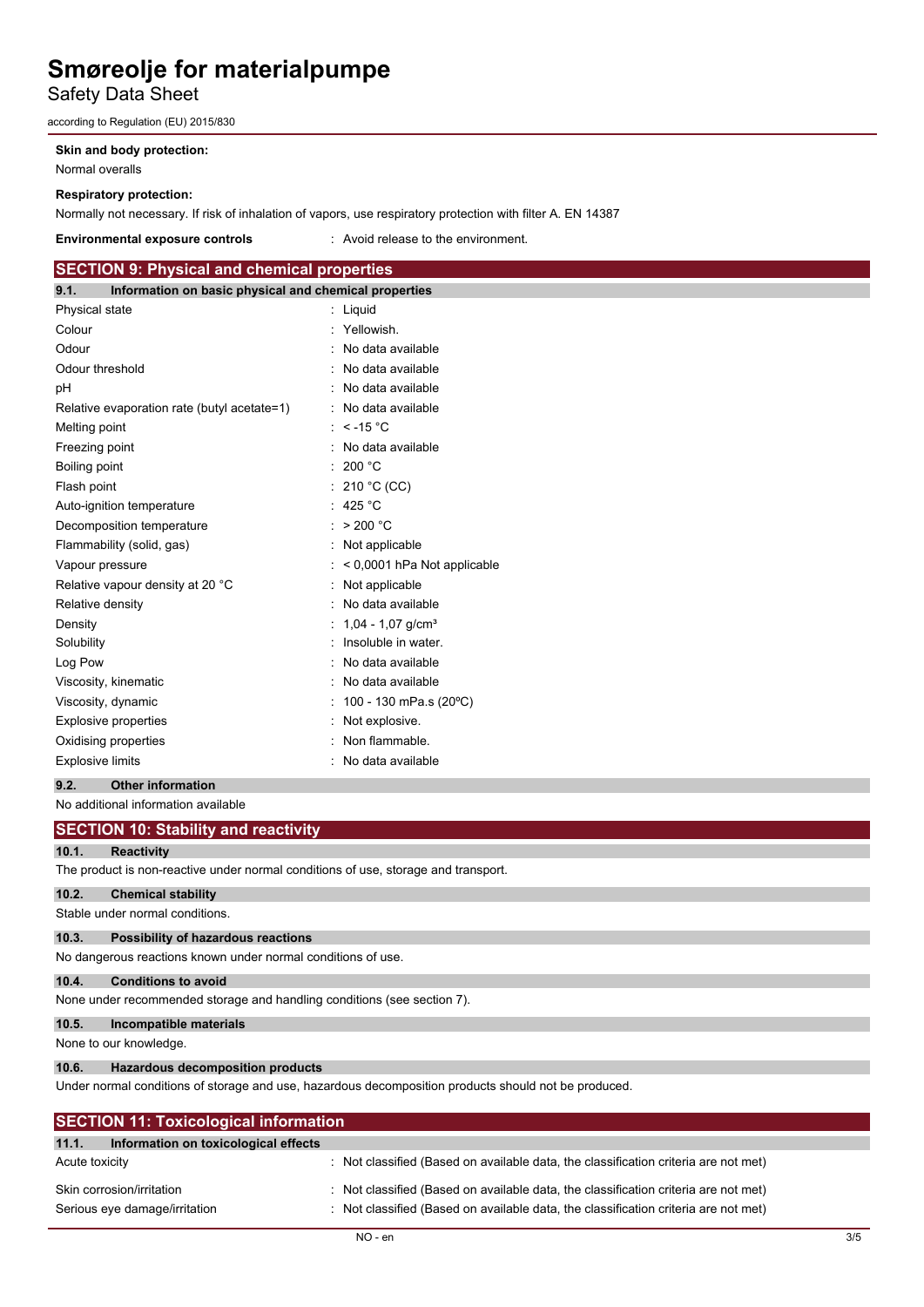# Safety Data Sheet

according to Regulation (EU) 2015/830

| Respiratory or skin sensitisation                     | : Not classified (Based on available data, the classification criteria are not met)                                                                             |
|-------------------------------------------------------|-----------------------------------------------------------------------------------------------------------------------------------------------------------------|
| Germ cell mutagenicity                                | : Not classified (Based on available data, the classification criteria are not met)                                                                             |
| Carcinogenicity                                       | : Not classified (Based on available data, the classification criteria are not met)                                                                             |
| Reproductive toxicity                                 | : Not classified (Based on available data, the classification criteria are not met)                                                                             |
| Specific target organ toxicity (single exposure)      | Not classified. Based on available data, the classification criteria are not met. The aerosols can<br>be irritating to the respiratory system                   |
| Specific target organ toxicity (repeated<br>exposure) | $\therefore$ Not classified (Based on available data, the classification criteria are not met)                                                                  |
| Aspiration hazard                                     | : Not classified (Based on available data, the classification criteria are not met)                                                                             |
| Other information                                     | Likely routes of exposure: ingestion, inhalation, skin and eye. Used product may contain<br>contaminations with greater health risks than the original product. |
| <b>SECTION 12: Ecological information</b>             |                                                                                                                                                                 |

| 12.1.                                                                                  | <b>Toxicity</b>                                             |                                                                                           |  |
|----------------------------------------------------------------------------------------|-------------------------------------------------------------|-------------------------------------------------------------------------------------------|--|
|                                                                                        | Ecology - general                                           | : Does not contain any ingredients currently classified as Dangerous for the Environment. |  |
|                                                                                        |                                                             |                                                                                           |  |
| 12.2.                                                                                  | Persistence and degradability                               |                                                                                           |  |
|                                                                                        | Smøreolje for materialpumpe (91082-17-6)                    |                                                                                           |  |
|                                                                                        | Persistence and degradability                               | Not readily biodegradable.                                                                |  |
|                                                                                        | Biodegradation                                              | 49 %                                                                                      |  |
| 12.3.                                                                                  | <b>Bioaccumulative potential</b>                            |                                                                                           |  |
|                                                                                        | Smøreolje for materialpumpe (91082-17-6)                    |                                                                                           |  |
|                                                                                        | Bioaccumulative potential<br>Low bioaccumulation potential. |                                                                                           |  |
| 12.4.                                                                                  | <b>Mobility in soil</b>                                     |                                                                                           |  |
|                                                                                        | Smøreolje for materialpumpe (91082-17-6)                    |                                                                                           |  |
|                                                                                        | Mobility in soil                                            | Low mobility (soil)                                                                       |  |
| 12.5.                                                                                  | <b>Results of PBT and vPvB assessment</b>                   |                                                                                           |  |
| Smøreolje for materialpumpe (91082-17-6)                                               |                                                             |                                                                                           |  |
| This substance/mixture does not meet the PBT criteria of REACH regulation, annex XIII  |                                                             |                                                                                           |  |
| This substance/mixture does not meet the vPvB criteria of REACH regulation, annex XIII |                                                             |                                                                                           |  |
| 12.6.                                                                                  | Other adverse effects                                       |                                                                                           |  |
|                                                                                        |                                                             |                                                                                           |  |
|                                                                                        | Additional information                                      | Avoid release to the environment                                                          |  |

| <b>SECTION 13: Disposal considerations</b> |                                                                   |  |
|--------------------------------------------|-------------------------------------------------------------------|--|
| 13.1.<br>Waste treatment methods           |                                                                   |  |
| Regional legislation (waste)               | : Norwegian waste code: 7042 Organic solvents, non-halogenated.   |  |
| Waste treatment methods                    | : Hazardous waste. Remove to an authorized waste treatment plant. |  |
| European List of Waste (LoW) code          | $\div$ 13 08 99 $^*$ - wastes not otherwise specified             |  |

# **SECTION 14: Transport information**

#### In accordance with ADR / RID / IMDG / IATA / ADN

| <b>ADR</b>                                 | <b>IMDG</b>   | <b>IATA</b>   | <b>ADN</b>    | <b>RID</b>    |  |  |
|--------------------------------------------|---------------|---------------|---------------|---------------|--|--|
| 14.1.<br><b>UN number</b>                  |               |               |               |               |  |  |
| Not regulated                              | Not regulated | Not regulated | Not regulated | Not regulated |  |  |
| 14.2.<br>UN proper shipping name           |               |               |               |               |  |  |
| Not regulated                              | Not regulated | Not regulated | Not regulated | Not regulated |  |  |
| Not regulated                              | Not regulated | Not regulated | Not regulated | Not regulated |  |  |
|                                            |               |               |               |               |  |  |
| <b>Transport hazard class(es)</b><br>14.3. |               |               |               |               |  |  |
| Not regulated                              | Not regulated | Not regulated | Not regulated | Not regulated |  |  |
| Not regulated                              | Not regulated | Not regulated | Not regulated | Not regulated |  |  |
| Packing group<br>14.4.                     |               |               |               |               |  |  |
| Not regulated                              | Not regulated | Not regulated | Not regulated | Not regulated |  |  |
| <b>Environmental hazards</b><br>14.5.      |               |               |               |               |  |  |
| Not regulated                              | Not regulated | Not regulated | Not regulated | Not regulated |  |  |
| No supplementary information available     |               |               |               |               |  |  |